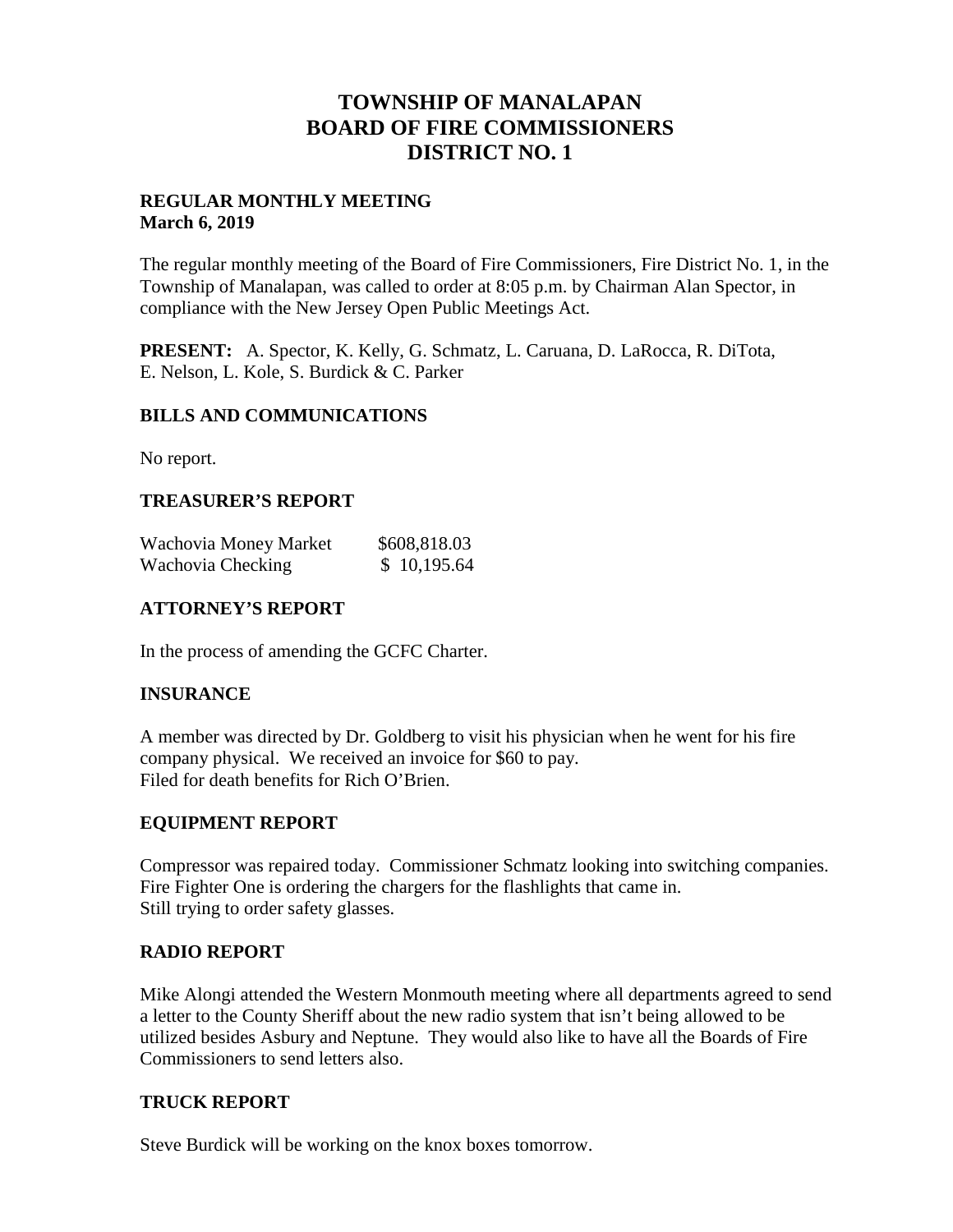#### **CHIEF'S REPORT**

31 calls for the month of February. Discussion held about new gear.

## **ASSOCIATION REPORT**

Agreement was made that we would reimburse the fire company \$1,000 for uniforms for members after they reached their 2-year mark. Discussion held regarding various improvements needed at both houses.

## **TRUSTEES' REPORT**

No report.

## **OLD BUSINESS**

See attached.

#### **NEW BUSINESS**

Commissioner Schmatz made a motion to pay all vouchers; this was seconded by Commissioner Kelly. All voted aye.

Commissioner Spector was approached by the Township's Tax Collector regarding the taxes due on the house next door. If the house is demolished by May  $1<sup>st</sup>$ , we would only need to pay taxes on the land, which would be approximately half.

Commissioner Spector made a motion not to exceed \$17,000 for CJ Sullivan to demolish the house at 685 Tennent Road, this includes removal of tank, asbestos shingles, and permits; this was seconded by Commissioner LaRocca. All voted aye.

Commissioner Spector made a motion for \$114.55 monthly to renew our service contract on our copier; this was seconded by Commissioner Kelly. All voted aye.

Commissioner Spector made a motion to continue using Koerner & Koerner as our accountants; this was seconded by Commissioner Kelly. All voted aye.

Commissioner Kelly made a motion not to exceed \$3,200 to replace ice machine at the Satellite; this was seconded by Commissioner Spector. All voted aye.

Commissioner Schmatz made a motion for \$2,200 to have the lights replaced at the Satellite; this was seconded by Commissioner Spector. All voted aye.

Commissioner Kelly made a motion not to exceed \$2,600 to have the Satellite painted; this was seconded by Commissioner Schmatz. All voted aye.

Commissioner LaRocca made a motion not to exceed \$1,000 to purchase boots from 2016; this was seconded by Commissioner Kelly. All voted aye.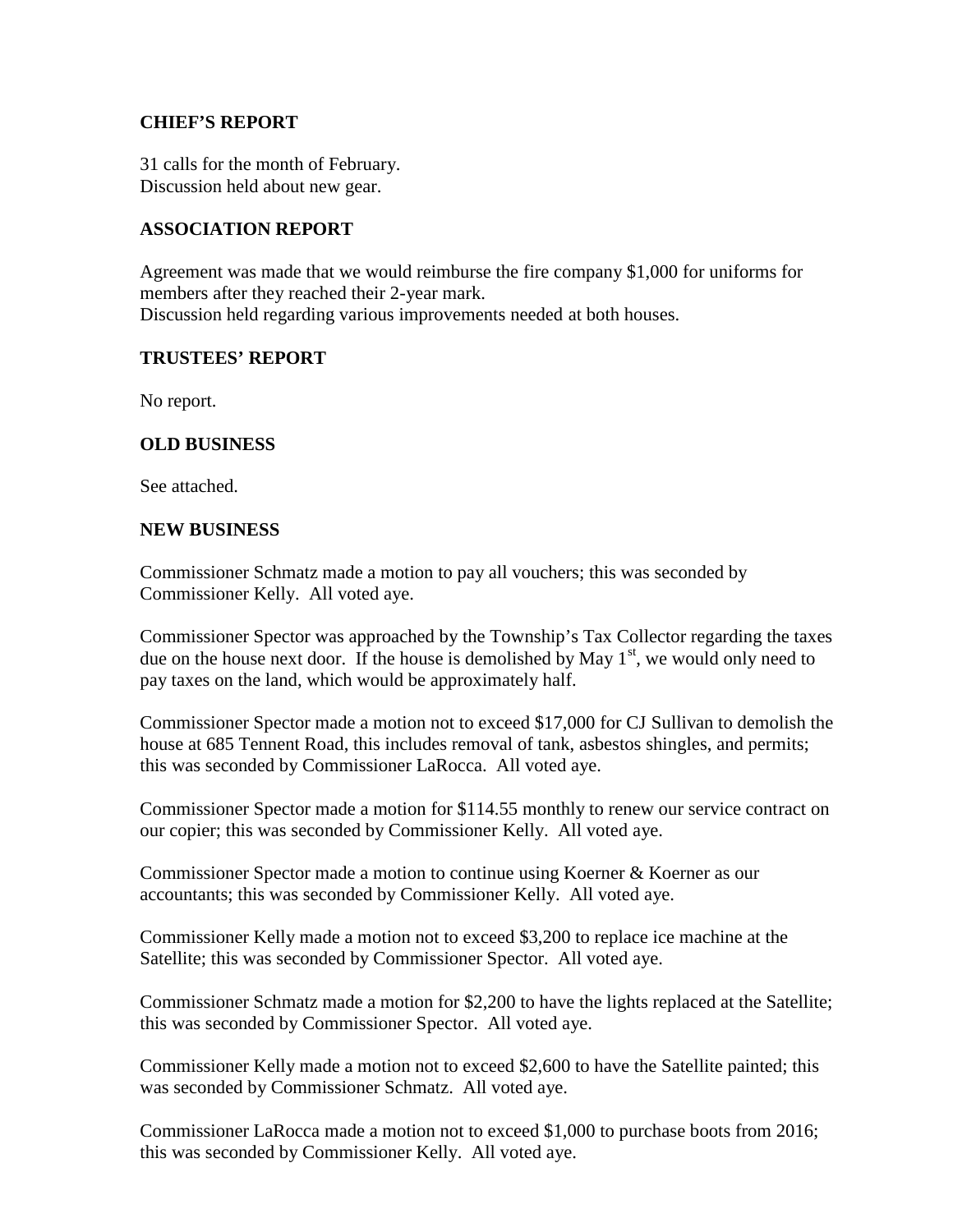Commissioner LaRocca made a motion not to exceed \$5,250 to purchase 6 recliners for the Satellite; this was seconded by Commissioner Kelly. All voted aye.

Meeting opened to the public at 9:00 p.m.

A motion was made by Commissioner Kelly to adjourn; it was seconded by Commissioner Spector and all voted aye.

Meeting adjourned at 9:02 p.m.

Respectfully submitted, Kenneth Kelly, Clerk